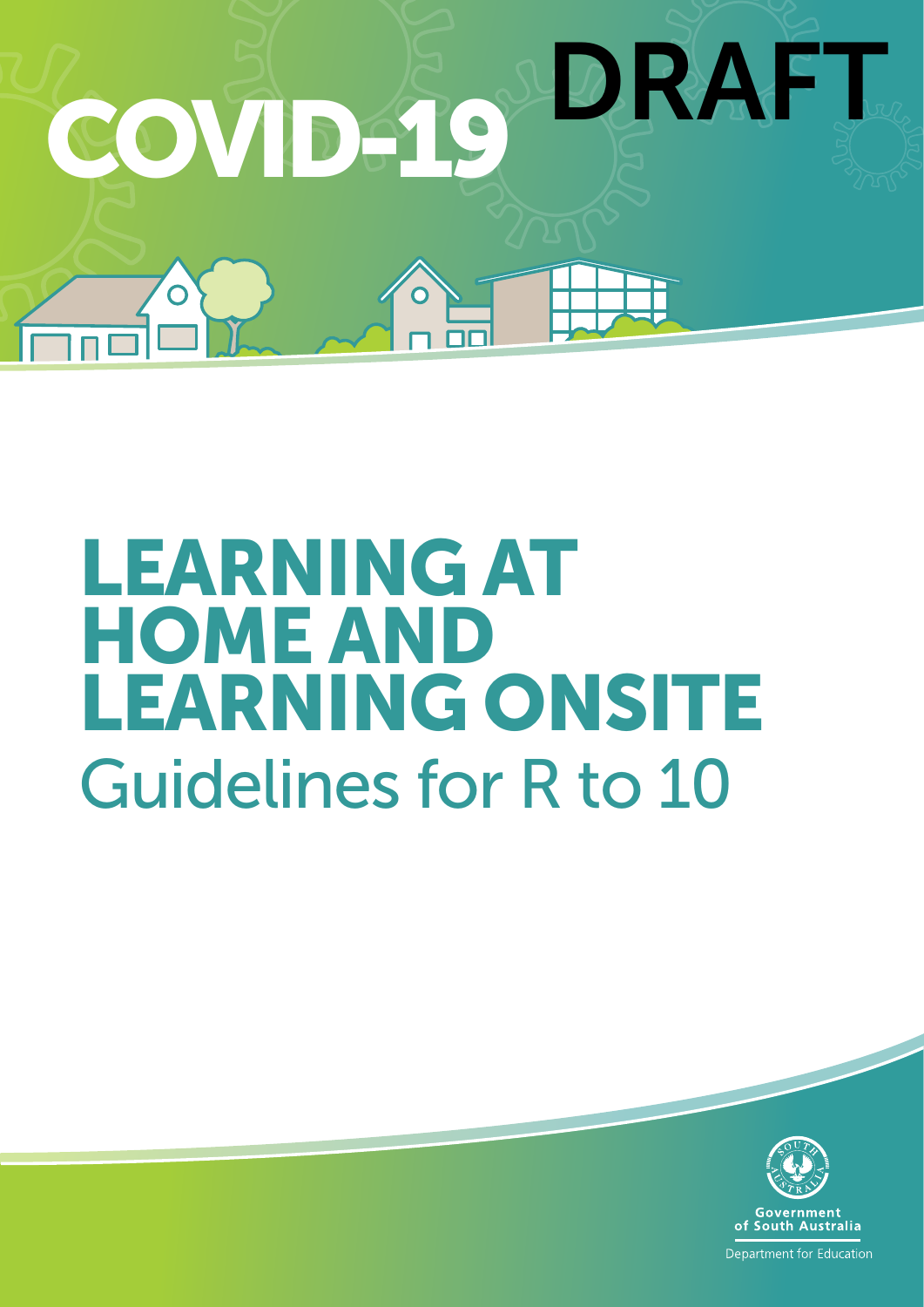# DRAFT

# LEARNING AT HOME AND LEARNING ONSITE Guidelines for R to 10

Across South Australia, schools are already supporting our students to learn from home and at school. This document provides guidance for further implementation that will occur throughout term 2.

The following advice will support schools to review and where necessary adjust current teaching and learning practices, some of which can be applied to remote learning with minimal changes.

For those practices and structures impacted significantly by the shift to remote learning, guidelines are provided for:

- timetables and structures for learning at home
- teaching and learning programs
- advice about providing learning remotely.

The guidelines are relevant to all sites and provide specific recommendations for years R to 3, 4 to 7 and 8 to 10.

The advice is informed by practices and strategies currently being implemented by our primary and secondary schools. Examples of practice have been kindly made available for sharing and are attached to support planning.

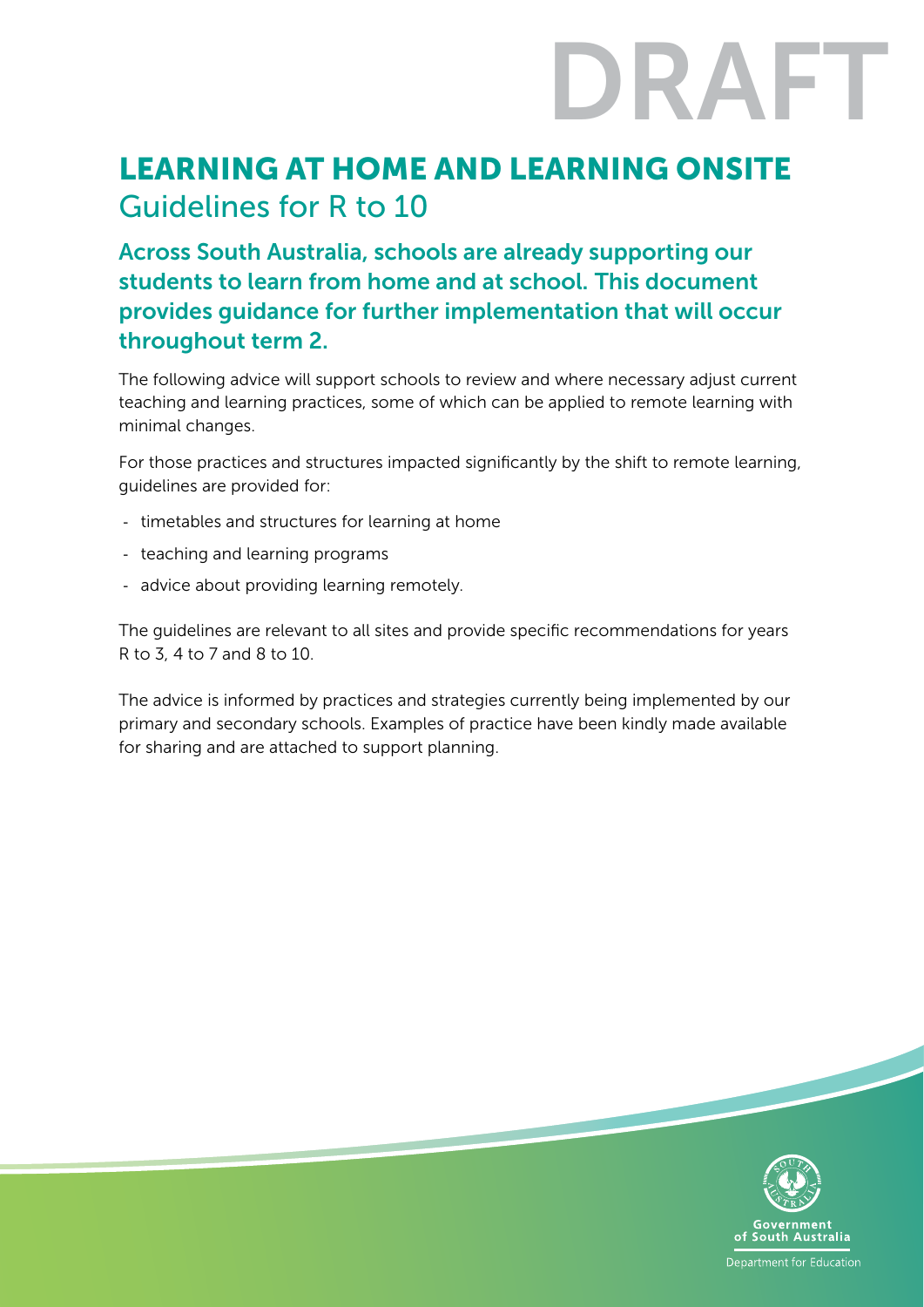# **CONTENTS**

| Timetables and structure for learning at home1 |                |
|------------------------------------------------|----------------|
|                                                |                |
|                                                | $\overline{5}$ |
|                                                |                |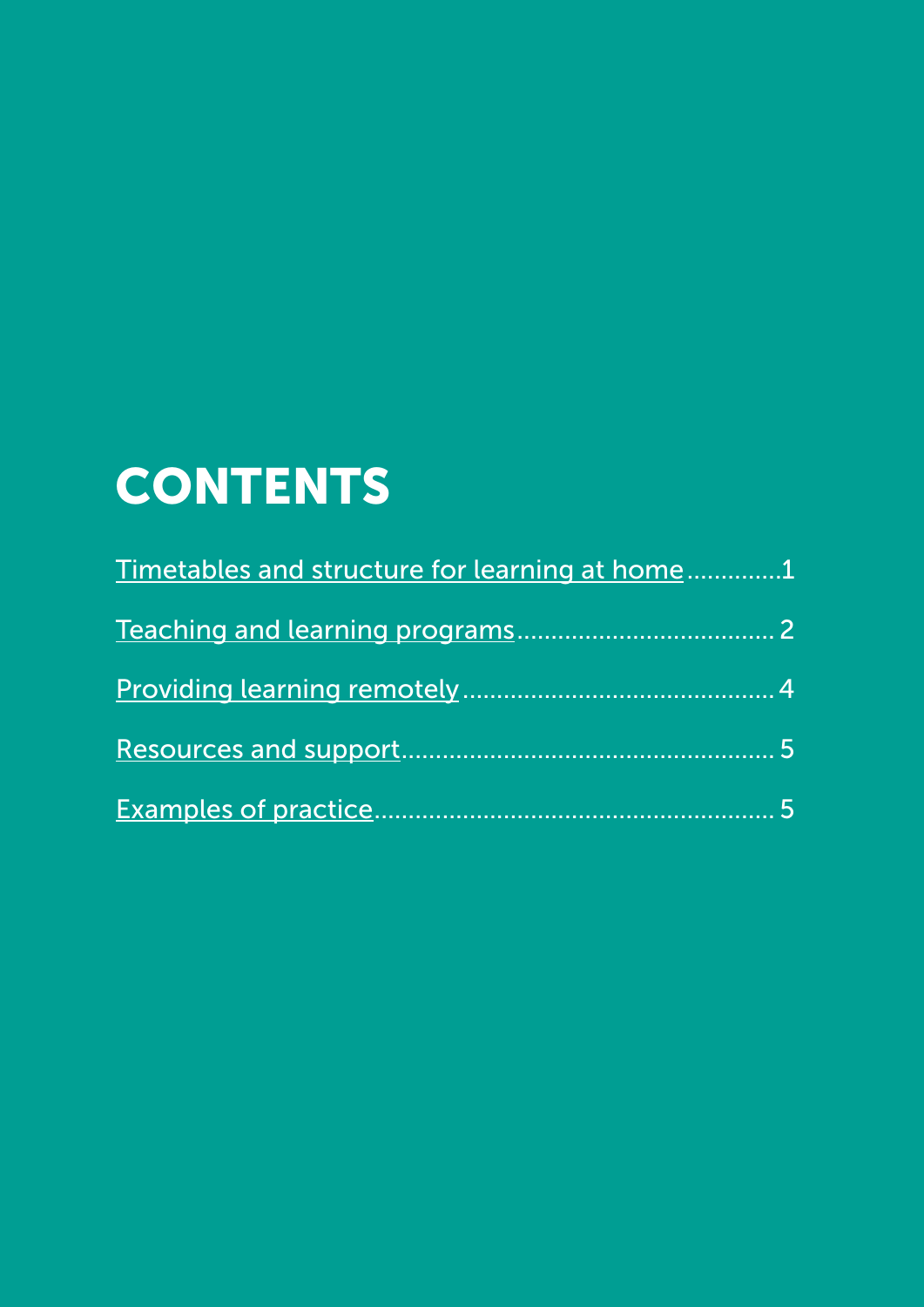# Timetables and structure for learning at home

<span id="page-3-0"></span>It will be supportive if the timetable, or learning day, for students reflects their normal school routine as  $\blacksquare$ closely as possible. It should provide families with the flexibility to support competing priorities within the home, such as work commitments, the learning of multiple children and supporting wellbeing during this period of significant change.

It will be important for schools to have a structure for recording student attendance each day. This may mean identifying a range of modes that families can use or use of the communication feature within your learning management system.

Maintaining positive relationships with students, and monitoring and supporting their wellbeing will continue to remain priority work. This should be supported by regular communication with families and allocation of support staff to connect with students identified as at risk or requiring additional support.

# Guidelines for implementation

# Years R - 3

- Provide families with a morning routine for students to follow before the start of each school day, for example:
	- o Eat breakfast
	- o Get dressed for school
	- o 'Pack your bag' (get everything you need for the day).
- The day is structured around 4 blocks of learning with scheduled breaks in between.
- Students are provided a different learning task to attempt during each learning block.
- Explicit recommendations for physical activity are included in the program

# Years 4 - 7

- Provide students with a timetable of 3 learning blocks with 2 scheduled breaks.
- Consider planning learning blocks for up to 90 minutes, including at least 30 minutes of physical learning or physical activity.
- Physical learning and activity can be achieved through integrating a highly practical task or simply scheduling a physical break within the learning block.
- Provide students with 3 learning tasks to attempt during the day; 1 task per learning block.

# Years 8 - 10

- Divide the learning day into 3 periods of 90 to 120 minutes.
- It is recommended students engage with at least 3 different subjects per day. Schools will decide on the appropriate level to which the existing school timetable is replicated at home.
- Support students to maintain learning of practical subjects. This may require working in virtual environments, using household materials or learning through theoretical alternatives.
- Students are required to participate in scheduled 'real time' contact lesson each day.

*'Real time' refers to a teacher being available to communicate with students and families in real time. This can be achieved via a phone contact, live emailing or online communication.*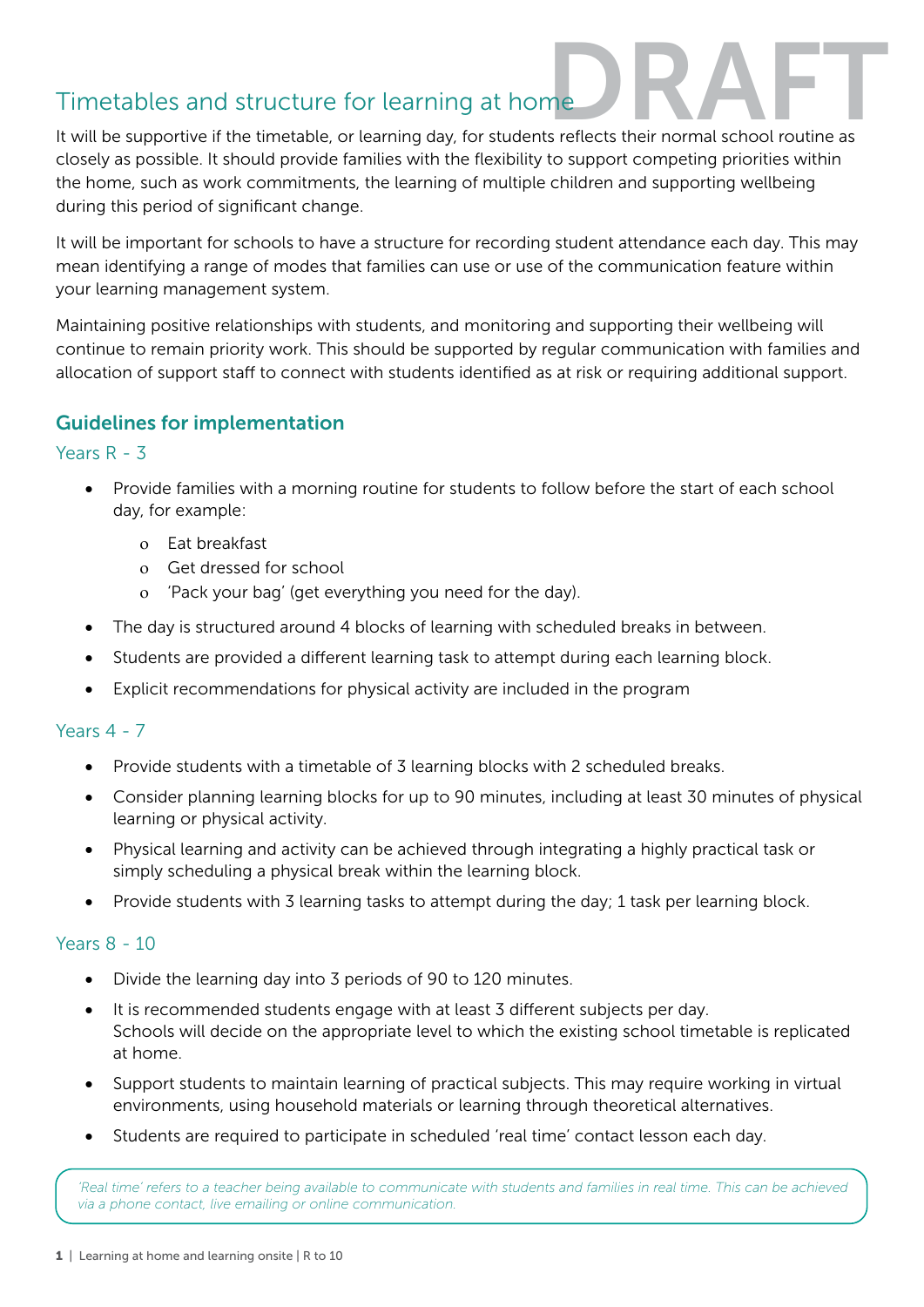# <span id="page-4-0"></span>Teaching and learning programs



All teaching and learning programs are aligned to the Australian Curriculum and build on the learning which occurred during Term 1 as closely as possible. While programs will need to be adapted to accommodate virtual or written instruction, providing rigour will remain a priority. As will the continued focus on literacy and numeracy.

# Guidelines for implementation

## Years R - 3

- Provide daily literacy activities for 90 minutes per day, with a focus on reading, writing, speaking and listening. This includes:
	- o phonological awareness,
	- o phonemic awareness and other oral language activities
	- o phonics practice and consolidation
	- o vocabulary development
	- o the reading of appropriate texts, including decodable texts and daily writing activities.
- Provide daily **numeracy** activities for 60 minutes per day, with a focus on number. This includes:
	- o sorting, patterning, counting and measuring activities that can be conducted using everyday materials
	- o identifying and describing shapes
	- o the use of mathematical language.
- Provide daily **physical activities** that can be completed indoors and outdoors, for example, simple exercises and dance movements or outdoor games.
- Structured learning should be augmented with play-based learning activities, including free drawing, colouring and painting, collecting and grouping, creating and making, and listening to sounds, including music.

# Years 4 - 7

- Provide daily literacy activities for 60 minutes per day. This includes:
	- o oral language, reading and writing
	- o further consolidation of phonemic awareness and phonics skills for some students
	- o vocabulary extension, wider and increasingly independent reading every day, and
	- o more extended writing.
- Provide daily numeracy activities for 45 minutes per day. This includes:
	- o a strong emphasis on number
	- o problem solving
	- o purposeful use of mathematics. This could involve students solving problems that have multiple solutions and recording their reasoning for using that approach.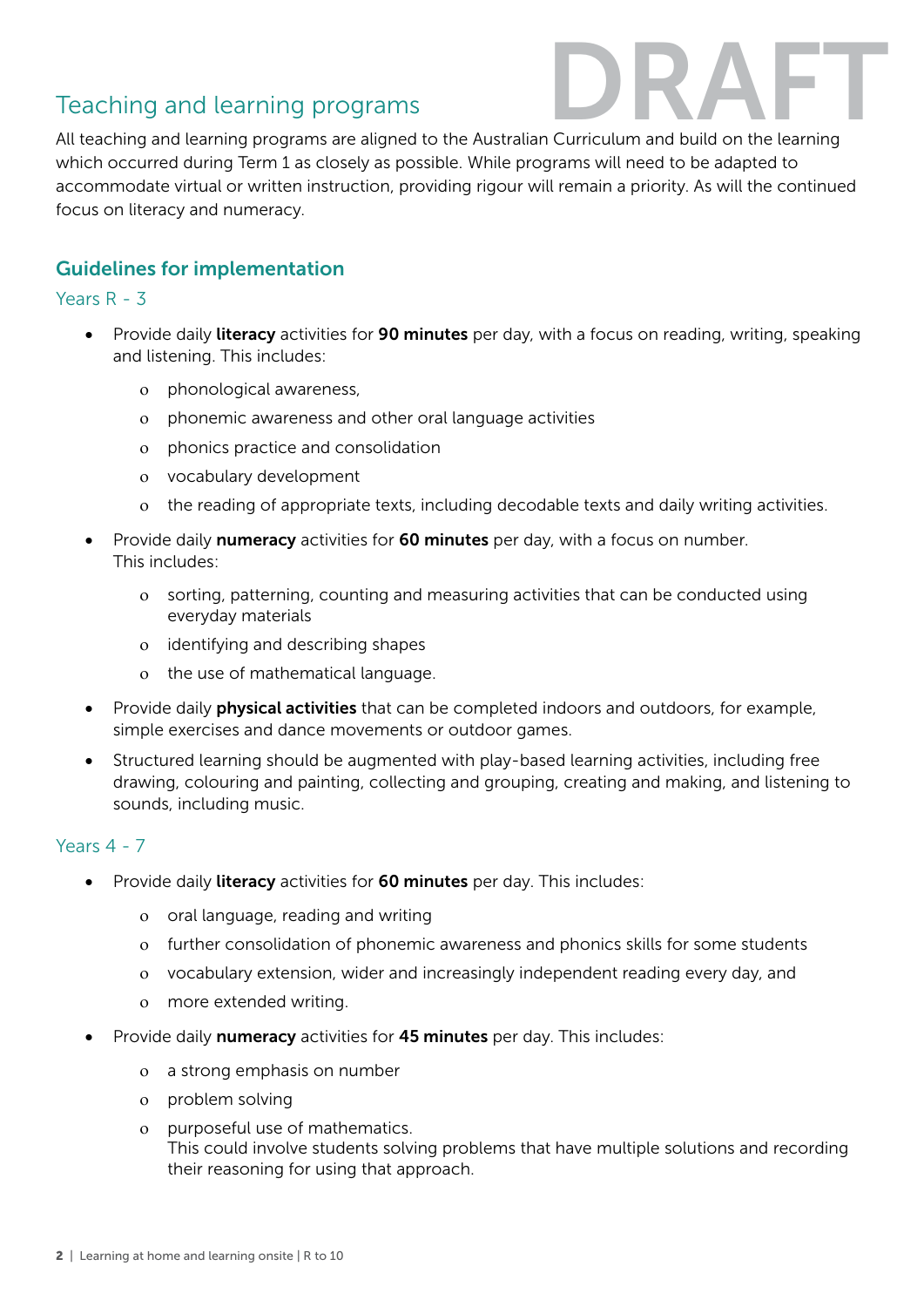- Provide daily **physical activities** for **30 minutes** per day. This could linclude indoor and outdoor activities, for example, dancing and static movements or outdoor skills and games.
- Endeavour to provide learning for all Australian Curriculum learning areas, including any languages taught at your school.
- Provide students with a range of learning activities, including:
	- o explicit tasks for literacy and numeracy
	- o learning area specific tasks to develop skills and understanding
	- o inquiry based learning
	- o plugged and unplugged, screen and non-screen learning.

## Years 8 - 10

- Maintain as much consistency as possible with existing programming.
- Maintain a strong focus on literacy and numeracy.
- Endeavour to provide students with access to all Australian Curriculum learning areas.
- Provide students with a range of learning activities, including:
	- o explicit teaching of content and concepts
	- o collaboration with peers
	- o inquiry based and problem based learning
	- o a mix of online/offline, physical/virtual learning activities.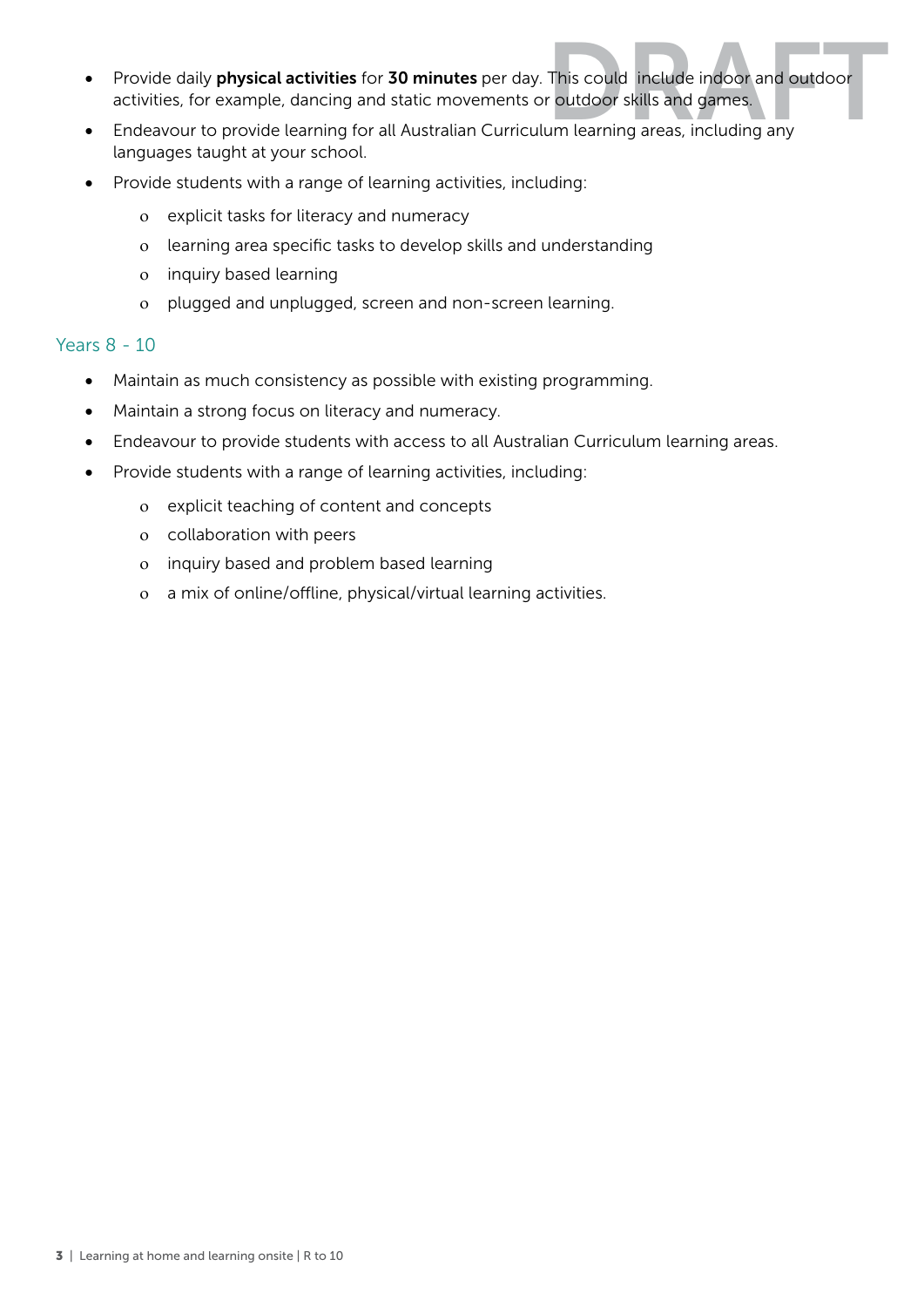# <span id="page-6-0"></span>Providing learning remotely



While the way in which students access and complete learning may change, the role of the teacher will not. Teachers will remain responsible for the content students engage with, the feedback they receive and identifying evidence of learning.

Schools will make local decisions about the amount of real time contact with teachers, informed by their timetable and local context. It is recommended that a minimum requirement for direct contact with students is established along with consistent protocols for communication with students and families.

# Guidelines for implementation

Years R - 3

- Learning tasks should be accompanied with clear instructions for parents to support their child's learning. This includes:
	- o the intended learning of the task
	- o clear, detailed description of the process for attempting and progressing through the task
	- o all resources required to attempt the task
	- o relevant background information
	- o opportunities to continue or extend beyond the task.
- Teachers should be available for 'real time' contact each day. It is recommended this is split into 2 sessions, 1 at the beginning of the day and another in the afternoon.
- Each school will establish a process which suits their community and ensure that it is clearly communicated.

## Years 4 - 7

- Learning must be accompanied with clear instructions to support students and parents to attempt and navigate the task.
- Teachers will need to be available for 'real time' contact each day.
- Safe and supportive learning relationships between teachers and students will remain a priority. Schools will identify the most effective way of communicating with students and families, and identify a process for regularly connecting with every student, including for the provision of feedback about their learning.

#### Years 8 - 10

- Teachers should aim deliver at least 1 'real time' lesson per week, for each class they teach.
- Large or ongoing tasks should be broken up into lessons with clear learning intentions.
- Students should be able to share learning and receive timely feedback. This can be achieved through use of learner management systems, email, online conferencing, telephone calls or submitted hardcopies.
- **Provide parents with access to learning plans or overviews.**